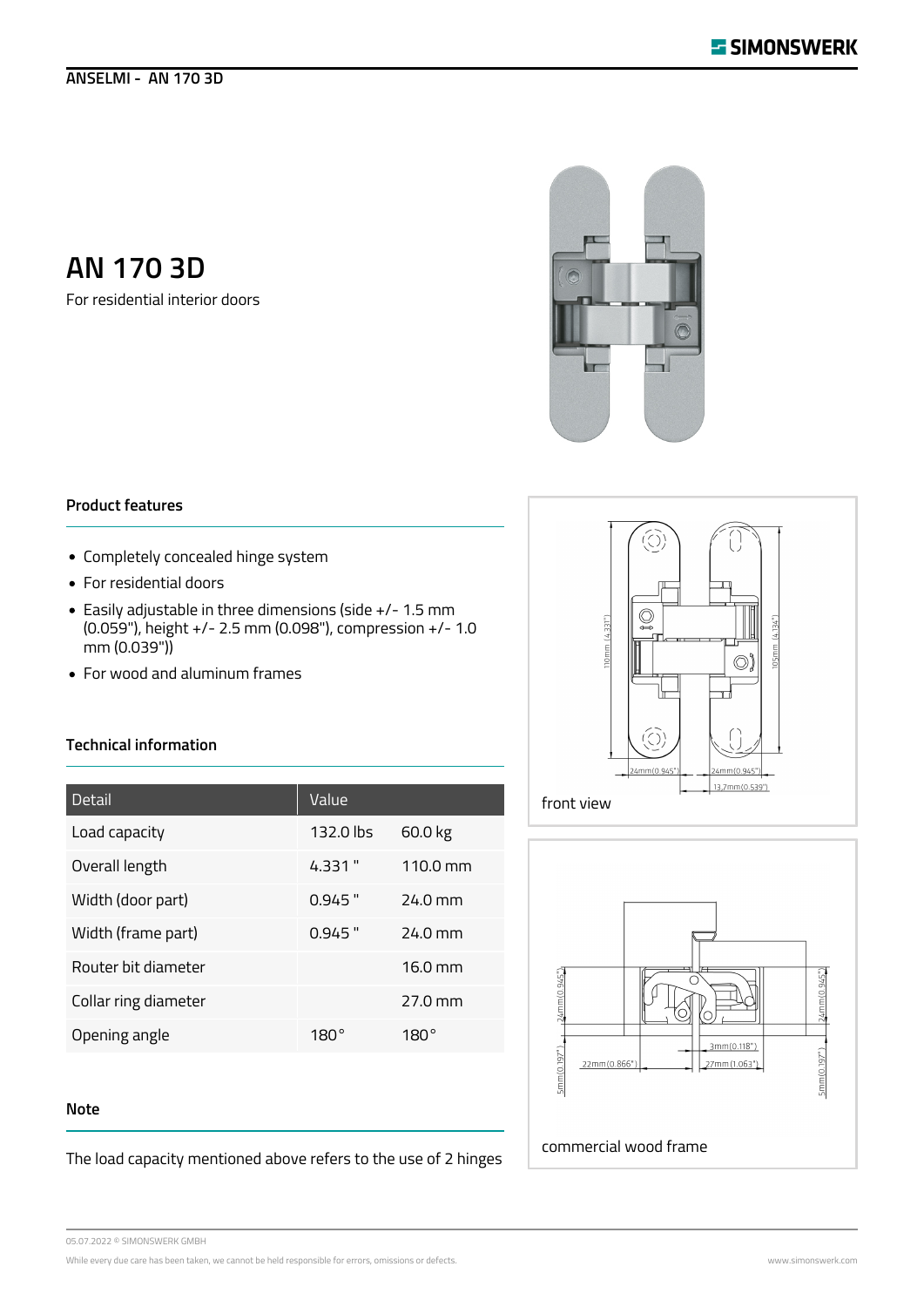## **ANSELMI - AN 170 3D**

per door leaf (900 x 2100 mm (35.433 x 82.677")).

Included screws:

Frame side: Countersunk head screws DIN 7505 A, Diameter 4.5 mm

Door side: Pan head screws DIN 7505 B, Diameter 4.5 mm

Alternatively, the routing can be carried out with a cutter diameter of 1/2" and a collar ring diameter of 1" for imperial templates.

## **Suitable for**

Universal milling frame Template 5 251156 6

## **Combinations**

AN 140 3D FZ

#### **Item**

| Finish(es)                                              | Rustic Umber (AN 012)                                                             |
|---------------------------------------------------------|-----------------------------------------------------------------------------------|
| OF-NR.                                                  | AN 012                                                                            |
| <b>VPF</b>                                              | pack of 2                                                                         |
| <b>DIN</b>                                              | non-handed                                                                        |
| FAN                                                     | 8054608707368                                                                     |
| Finish(es)                                              | <b>Black (AN 018)</b>                                                             |
| OF-NR.                                                  | AN 018                                                                            |
| <b>VPF</b>                                              | pack of 2                                                                         |
| <b>DIN</b>                                              | non-handed                                                                        |
| FAN                                                     | 8054608705111                                                                     |
| Finish(es)<br>OF-NR.<br><b>VPF</b><br><b>DIN</b><br>FAN | Aluminum Chrome (AN<br>036)<br>AN 036<br>pack of 2<br>non-handed<br>8054608705142 |
| Finish(es)                                              | Satin Nickel (AN 044)                                                             |
| OF-NR.                                                  | AN 044                                                                            |







05.07.2022 © SIMONSWERK GMBH

While every due care has been taken, we cannot be held responsible for errors, omissions or defects. While every due of the state of the state of the state of the state of the state of the state of the state of the state o